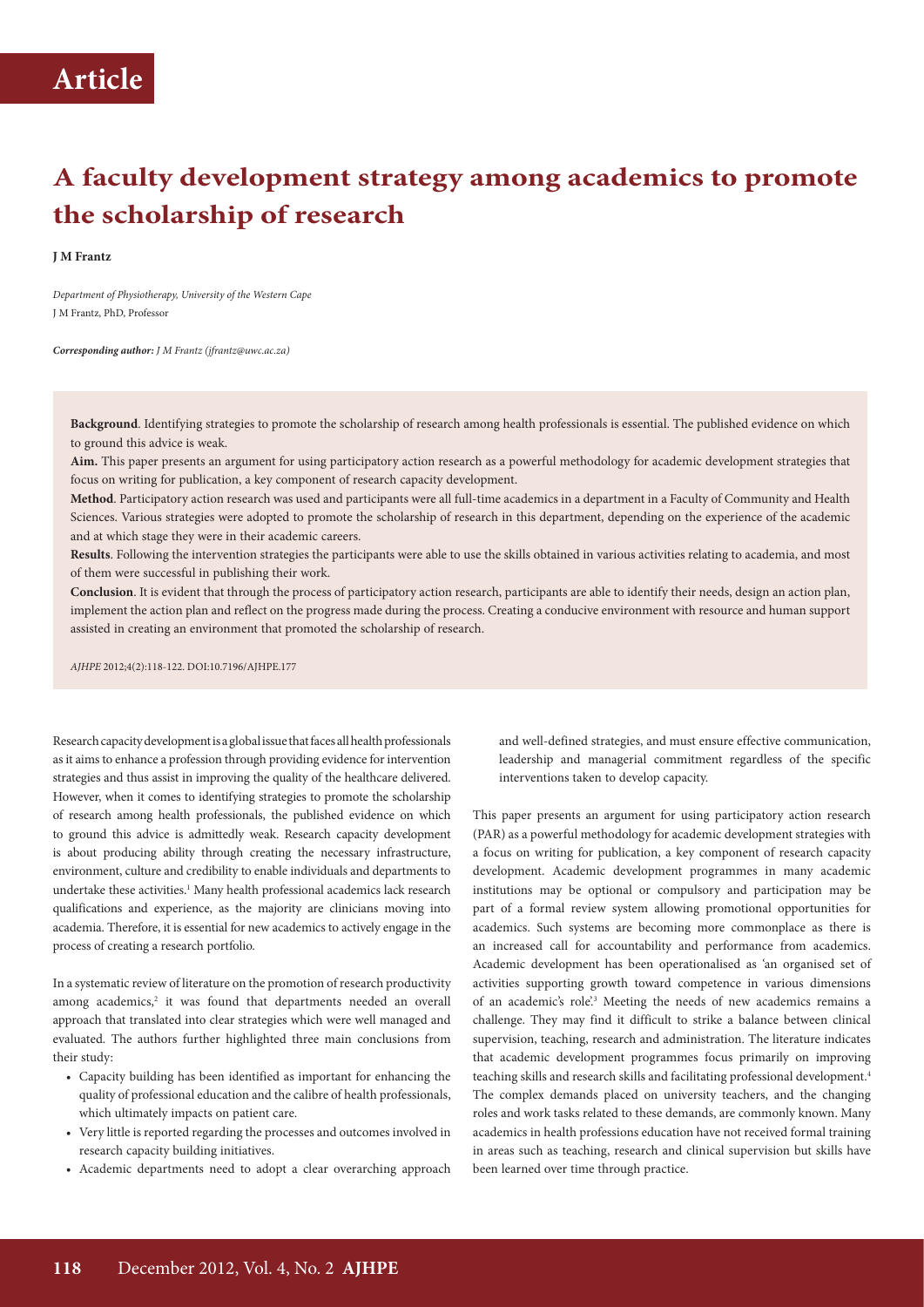# **Article**

According to Kolb<sup>5</sup> 'learning is the process whereby knowledge is created through the transformation of experience. Knowledge results from the combination of grasping experience and transforming it.' The use of PAR in this study has been defined as 'research which involves all relevant parties in actively examining together current action (which they experience as problematic) to change and improve it. PAR is not just research which, it is hoped, will be followed by action. It is action which is researched, changed and re-researched within the research process by participants. It aims to be active co-research, by and for those to be helped. It can also not be used by one group of people to get another group of people to do what is thought to be best for them - whether to implement a central policy or an organisational or a service change. Instead, it tries to be a genuinely democratic or non-coercive process whereby those to be helped, determine the purposes and outcomes of their own inquiry.'6 Action research is therefore a process in which participants examine their own practice systematically and carefully, using the techniques of research.<sup>7</sup> In academia, the idea is that academics learn to publish by incorporating the disciplined inquiry that is characteristic of action research, i.e. planning a course of action to address challenges currently experienced, enacting their plans based on their own time frames, observing the effects, and reflecting on the results for the purpose of informing future practice. PAR can be carried out within the context of the academic's environment. The aim is that the action research process will help the academic to improve practice. Within all the definitions of action research, there are four basic themes that emerge, which include: the empowerment of participants; collaboration through participation; acquisition of knowledge; and social change. Researchers have highlighted that 'to become scholars, academics must develop competencies such as strategies and skills, self-reflection, and support circles'.<sup>8</sup> By conducting action research, we aim to structure opportunities where academics can continuously reflect on where they are in the process within the necessary support circles. This paper describes the process of action research in enhancing research capacity among health professionals as part of an academic development strategy in a specific department.

## **Methods**

### **Research setting**

The institution identified in this study has an institutional operational plan that expects faculties, departments and individuals to have goals in the following areas relating to research:

- increase publication in accredited journals (at least 1.5 articles per academic per year)
- increase postgraduate qualifications of academics (75% should have doctorate degrees by 2014)
- increase the intake of postgraduate student numbers to 50%.

The Faculty of Community and Health Sciences at the University of the Western Cape has adopted these institutional goals for the academic departments and individual academics. Within the physiotherapy department in the faculty, it was decided that each faculty member should pursue a higher degree (MSc or PhD) and contribute to the body of research knowledge through publication.

### **Research design**

This study uses PAR, as it was identified as appropriate to build a research culture and to develop research capacity within our department.

#### **Participants**

Participants involved in the study were all full-time academics in the physiotherapy department in the Faculty of Community and Health Sciences. Of the 10 academics, four were full-time contract staff and the remaining six were full-time permanent staff. Three of the participating academics were new, with less than three years' experience, and four had between 3 and 10 years' experience. Three academics who acted as mentors had more than 10 years' experience. The group had a range of 5 - 15 years of clinical experience.

#### **Strategy**

Within this participatory approach, the department adopted various strategies, such as the identification of a research development officer from among the senior staff, bi-weekly research development meetings, study leave rotations, a research day per week for staff, and writing workshops. One of the key strategies employed was dedicated writing interventions for specific groups (participants were grouped based on research experience) in the department, which will be used as the key example in this paper. A summary of the participants for each stage of the intervention is presented in Table 1.

The process involved the phases of action research as indicated in Table 2. Separate group discussions were held by a senior academic with each group and the needs of each group identified. The aims of the research development strategy and envisaged outcomes were also discussed.

During phase 1 a needs analysis of all academics in the department was conducted through informal discussions, followed by designed interventions and evaluation of the impact of the interventions. Following the needs analysis, the department embarked on faculty development retreats with three workshops conducted during the June recess period:

- writing a narrative review
- how to write a systematic review
- writing a funding proposal.

Each workshop was carefully designed and organised by me and a work file organised for each participant. Each workshop began with an introduction to the three days and the envisaged outcome. Following the introduction the participants were given specific tasks appropriate for writing a publication and a time allocation to work towards completing individual tasks. Participants also received workbooks containing the relevant literature for each activity of the workshop. At the end of each session, participants were expected to share their work with a critical reader who could be a peer or senior academic and who provided the participant with feedback. Senior academics in the department supplied the framework for support and academic leadership to the more junior academics.

The impact of this intervention was assessed in several ways. Prior to the workshop, participants had completed a brief questionnaire describing their goals with regard to writing for publication. Immediately after the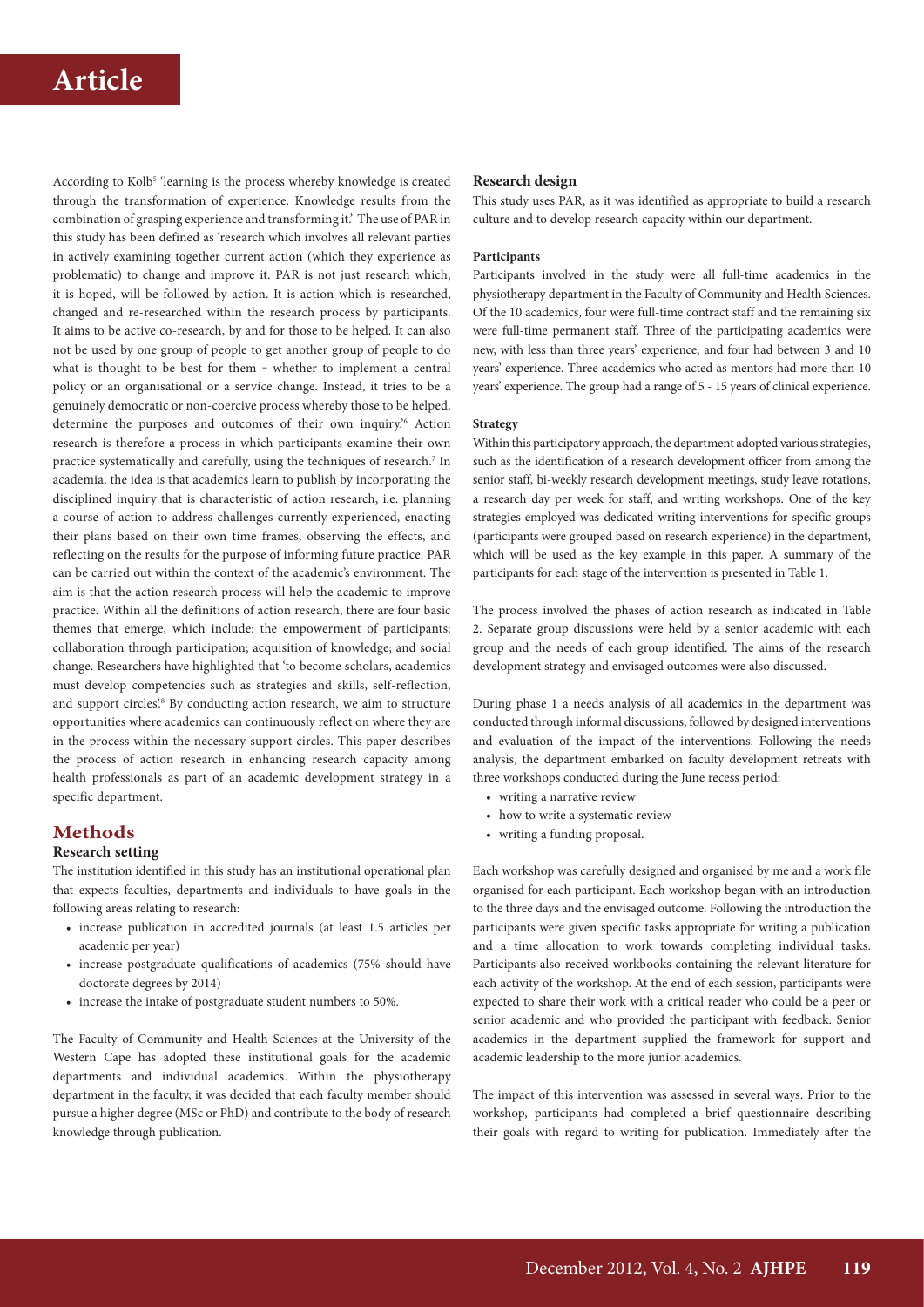| Table 1. Participants for each workshop                                                                                                                   |                                       |                                         |                                               |  |  |
|-----------------------------------------------------------------------------------------------------------------------------------------------------------|---------------------------------------|-----------------------------------------|-----------------------------------------------|--|--|
| <b>Variables</b>                                                                                                                                          | How to write<br>a narrative<br>review | How to write<br>a systematic<br>review? | <b>Writing</b><br>for<br>funding<br>proposals |  |  |
| Participants                                                                                                                                              | 3                                     | $\overline{4}$                          | 3                                             |  |  |
| Mentors                                                                                                                                                   | 3                                     | 3                                       | $\Omega$                                      |  |  |
| Gender                                                                                                                                                    |                                       |                                         |                                               |  |  |
| Male                                                                                                                                                      | $\mathbf{1}$                          | $\overline{2}$                          | $\overline{0}$                                |  |  |
| Female                                                                                                                                                    | $\overline{2}$                        | $\overline{2}$                          | 3                                             |  |  |
| Academic status<br>Contract lecturer<br>Lecturer<br>Senior lecturer<br>Associate Professor                                                                | 3                                     | $\mathbf{1}$<br>3                       | $\mathbf{1}$<br>$\overline{c}$                |  |  |
| Years in academia<br><3 years<br>$3 - 5$ years<br>$6 - 10$ years<br>$>10$ years                                                                           | 3                                     | 3<br>$\mathbf{1}$                       | $\mathbf{1}$<br>$\overline{2}$                |  |  |
| <b>Educational level</b><br>Busy with masters<br><b>MSc</b><br>Busy with PhD<br>PhD                                                                       | $\overline{2}$<br>$\mathbf{1}$        | $\overline{4}$                          | 3                                             |  |  |
| Publications<br>New author $(3)$<br>Novice author (3<br>$-10)$<br>Author with limited<br>experience (11 - 20)<br>Established author<br>(>20 publications) | 3                                     | $\overline{4}$                          | $\mathbf{1}$<br>$\overline{2}$                |  |  |

workshop, the participants discussed and shared their perceptions of the workshop's format and usefulness. At three-monthly intervals, academics were asked to report on their progress and indicate any assistance needed. In writing this paper, quotes from the various sessions highlight the impact of the academic development programme at the various stages.

# **Results and discussion**

The stages of the action research model are used to present the process of the academic development model and the impact. The faculty development approach and environmental support that accompanied each stage are outlined.

#### **Planning**

Professional development planning is guided at institutional, departmental and individual level. At the planning stage of the faculty development cycle, academics were asked to identify their needs with regard to writing for publication to meet the institutional requirement of 1.5 articles per year. Responses in identifying the needs were centred around personal needs:

*'I have no idea where to start writing an article.'*

*'What information do I have to write an article?'*

*'How can this impact on my PhD?'*

**Faculty development approach.** At this stage some senior academics were identified as mentors to help guide participating academics to identify data for a possible article. The process involved assisting academics in highlighting ideas and data from which to choose information for an article. In addition, the research development officer in the department ensured that the article was within the scope of the academic's current work and not an additional academic burden. During this planning process the allocated mentor also identified the existing resources available to meet the mentee's needs. In addition, by acting as mentors the senior academics played an active role in promoting the visibility and importance of research in the department.

**Environmental support.** Creating a climate that emphasises innovation includes providing resources for workshops and other vehicles (Google docs, social networks) for sharing ideas and exchanging information on effectiveness.<sup>9</sup> Support was provided by allocating dedicated research time for each academic on a weekly basis, and using third-stream income to organise writing workshops and ensuring that all staff have laptops to work off-site.

### **Acting**

All participating academics were provided with the opportunity to develop research skills through writing workshops and bi-weekly research meetings. Academics were also held accountable for the use of dedicated research time to ensure that all staff had tangible outputs at the end of the year. The involvement of the participating academics at different phases allowed them to implement the information learnt during the workshop to enhance their own personal academic development. All information gained during the writing workshops and meetings became the responsibility of the individual to carry to completion. Success was dependent on the individual's drive and motivation, support from the surrounding environment, and the drive to carry the process through.

*'I am able to use the information gained during this process to supervise my students more effectively.'* 

*'Finding the time to complete this article is going to be a challenge.'*

*'Drafting this funding proposal is great to have a draft as opportunities arise.'*

**Faculty development approach.** In the Department of Physiotherapy, academic development activities were geared towards providing ongoing support to ensure that each academic was able to keep the cycle going. The support strategies consisted of continued support by the mentors and monthly follow-up meetings with the departmental research development officer. The department continued with the use of critical readers for novice authors to share their work and obtain critical feedback. In addition, the bi-weekly research meetings were used to encourage and support new academics.

**Environmental support.** The existence of an in-house faculty journal encouraged new academics to submit their work for peer review and publication.

#### **Reflecting**

Within the PAR cycle, reflection occurs when academics consider information on the effects of their past practice in terms of its implications for future practice. Developmental gain depends on the quality and depth of this reflection, as it generates the next cycle of learning in defining a need to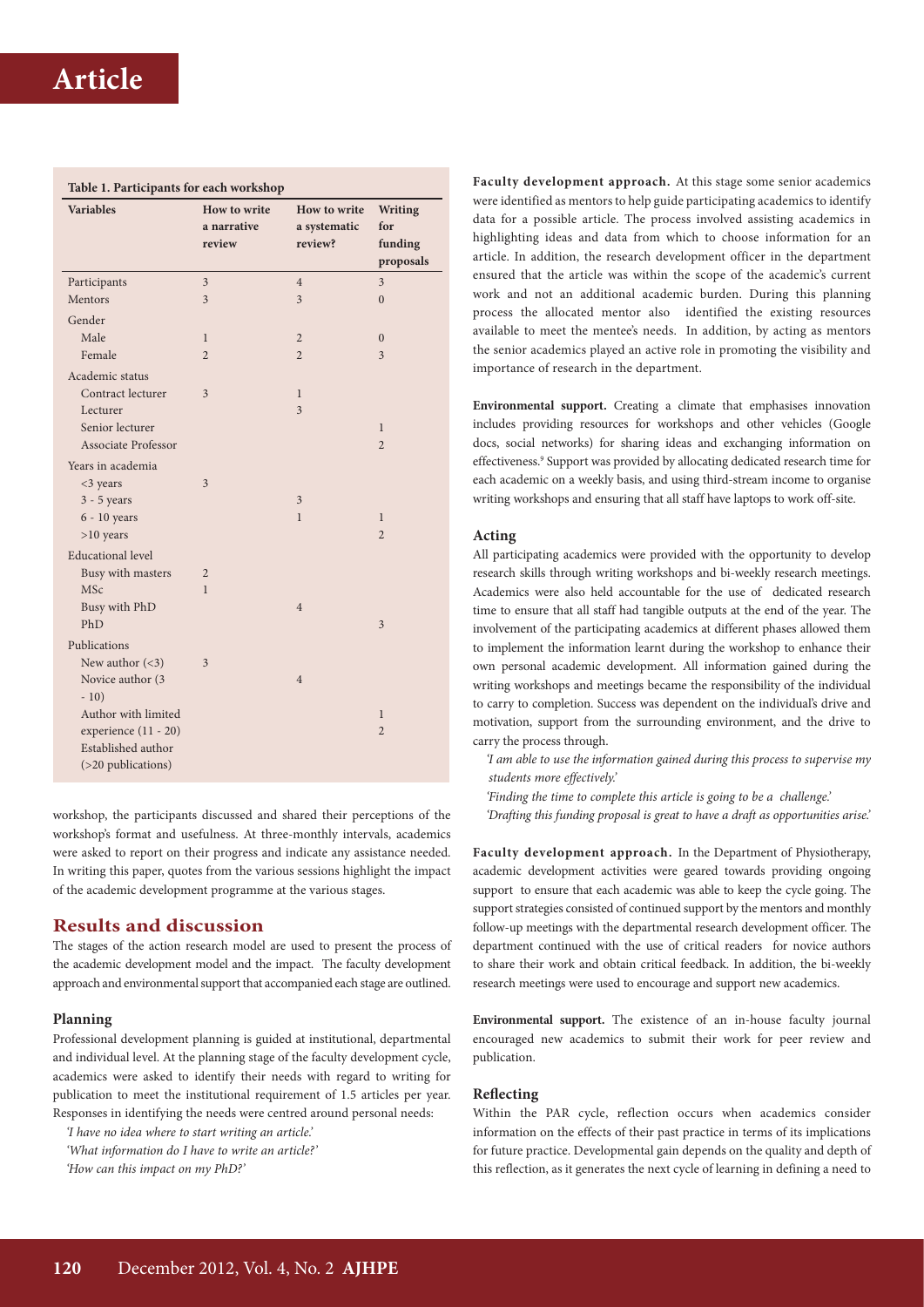#### **Table 2. The academic development process**

|                                                          | Who?                                                                                              | How?                                                                                                                                                                     | What?                                                                                                                                                                                                                                                             | Outcome                                                                                                                                                                                                                                                                                                       |
|----------------------------------------------------------|---------------------------------------------------------------------------------------------------|--------------------------------------------------------------------------------------------------------------------------------------------------------------------------|-------------------------------------------------------------------------------------------------------------------------------------------------------------------------------------------------------------------------------------------------------------------|---------------------------------------------------------------------------------------------------------------------------------------------------------------------------------------------------------------------------------------------------------------------------------------------------------------|
| Phase 1<br>Identifying the problem                       | All participants per group                                                                        | Informal discussions                                                                                                                                                     | Group 1: Busy with master's<br>degree, need to write a good<br>literature review<br>Group 2: Busy with PhD,<br>need to conduct a systematic<br>review as part of PhD<br>objectives<br>Group 3: PhD holders need<br>to obtain research funds for<br>bigger project | Three different goals and needs<br>according to stage in academic<br>development                                                                                                                                                                                                                              |
| Phase 2<br>Action plan: Planning                         | Group 1: Young academics<br>Group 2: Academics<br>registered for PhD<br>Group 3: Senior academics | Group discussions<br>relating to current<br>status and needs                                                                                                             | Group 1: Writing retreat<br>with mentors to guide<br>Group 2: Writing retreat<br>with supervisors to guide<br>Group 3: Writing retreat<br>with several guidelines of<br>funding agencies                                                                          | Clear objectives defined for each group<br>Group1: How to write a narrative review<br>linked to their master's research topic<br>Group 2: How to conduct a systematic<br>review linked to their PhD topic<br>Group 3: Writing for funding proposals<br>linked to promotional status of each<br>academic       |
| Phase 3<br>Taking action: Acting                         | All participants in separate<br>groups                                                            | Group meetings to<br>decide upon time, dates<br>and venues suitable for<br>the group<br>Co-ordinator organised<br>funding and relevant<br>literature for each<br>session | Clear programme designed<br>for each group. Information<br>needed prior to workshop<br>identified and participants<br>engaged in discussion to<br>what they needed                                                                                                | All participants were involved in decision-<br>making process and were thus expected<br>to reflect on the stage of the growth they<br>are in. The participants were required<br>to assess the status of their development<br>and ensure that they would be at a certain<br>level at the time of the workshops |
| Phase 4<br>Evaluating: Reflecting                        | All participants in separate<br>groups                                                            | One-on-one sessions<br>with mentors and<br>group discussions                                                                                                             | Groups reflected on<br>the process and the<br>achievements as individuals                                                                                                                                                                                         | Three funding proposals were submitted<br>Three articles were published from the<br>literature review group in a peer-reviewed<br>journal<br>Two systematic reviews were submitted, of<br>which one was published<br>Two systematic reviews in progress                                                       |
| Phase 5<br>Specifying learning:<br>Observing the effects | Participants and mentors                                                                          | Focus group<br>discussions                                                                                                                                               | Applying the information<br>learnt by participants in<br>their supervision of students<br>Mentors learnt the process<br>of feedback and how to deal<br>with it<br>Participants had written<br>articles and funding<br>proposals                                   | Knowledge translation from input to<br>action                                                                                                                                                                                                                                                                 |

address or a general direction to pursue.<sup>9</sup> The academics primarily used this new information to guide their postgraduate studies and write their research chapters. The three new academics were able to submit their articles for consideration in a peer-reviewed internal faculty journal and have since started new research projects and articles.

*'Submitting my first article was both exciting and scary … what if it's not good enough?'*

*'Getting feedback during the process prepared me for the process of reviewer feedback.'*

*'How will I cope with rejection?'*

**Faculty developmental approach.** Reflecting on the process using the three reflective directions, i.e. reflection-on-action, reflection-in-action and reflection-for-action, is a characteristic of PAR.<sup>10</sup> During the workshops reflection-in-action was applied as participants were expected to write a section of the article, obtain feedback from a critical reader, reflect on the feedback and make the necessary changes before proceeding to the next stage. In the period after the workshop, reflection-on-action was used by participants who were asked to reflect on the skills and knowledge obtained during the workshops and to apply it in their academic writing. In addition, as part of the research development in the department, the participants